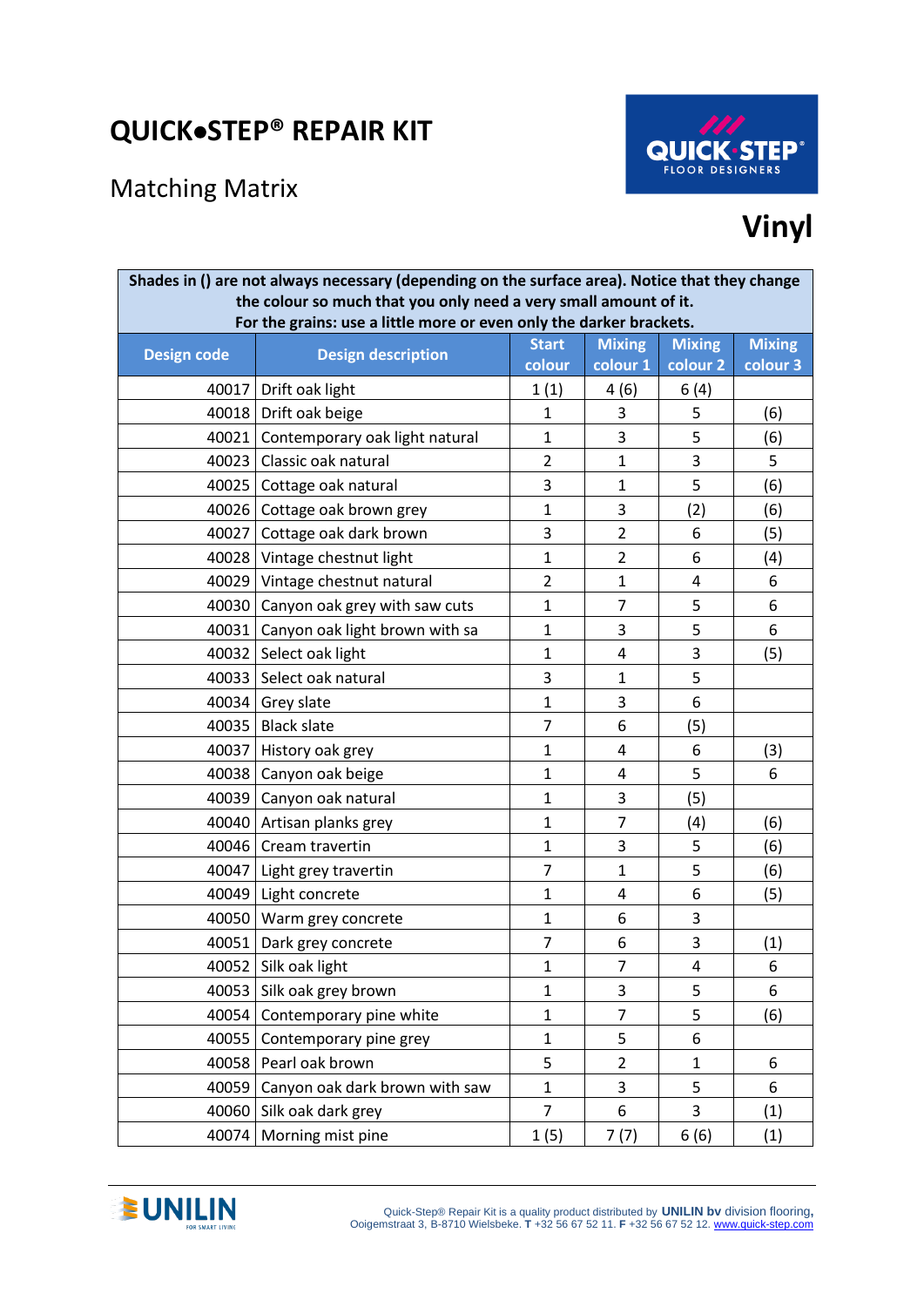|       | 40075 Sundown pine                     | 3(4)                     | 1(6)           | 6              | 5    |
|-------|----------------------------------------|--------------------------|----------------|----------------|------|
|       | 40078 Vineyard oak brown               | 4(3)                     | 3(4)           | 7(6)           | 6    |
|       | 40079 Light washed oak plank           | 1(3)                     | 7(7)           | 3(6)           |      |
|       | 40080 Sea breeze oak beige             | $\mathbf{1}$             | 6              | 5              | 3    |
| 40081 | See breeze oak natural                 | 3(3)                     | 1(1)           | 5(6)           | 6    |
|       | 40083 Sand storm oak warm grey         | 7(5)                     | 5(7)           | 6(6)           |      |
|       | 40086   Dark river oak plank           | 7(3)                     | 1(6)           | 3(2)           | 5(5) |
|       | 40087 Autumn oak light natural         | 1(3)                     | 3(2)           | 6(4)           | 6    |
|       | 40088 Autumn oak honey                 | 2(5)                     | 4(2)           | $\mathbf{1}$   | 5    |
|       | 40089 Autumn oak warm grey             | 1(7)                     | 7(6)           | 5(5)           | 6    |
|       | 40090 Autumn oak brown                 | 3(3)                     | 2(2)           | 5(6)           |      |
|       | 40093   Picnic oak ochre               | 1(1)                     | 3(3)           | 4(4)           | 6    |
|       | 40094 Picnic oak warm natural          | 2(5)                     | 3(6)           |                |      |
|       | 40097   Pure oak blush                 | 1(1)                     | 2(3)           | 4 (5)          | 3    |
|       | 40098 British oak plank                | 2(2)                     | 3(3)           | (5)            |      |
|       | 40103 Sandbeach oak plank              | 1(3)                     | 3(6)           | $\overline{7}$ |      |
|       | 40104 Cotton oak natural               | 1(3)                     | 3(1)           | 4(6)           | 6    |
| 40105 | Cotton oak warm grey                   | 7(7)                     | 1(4)           | 4(6)           | 6    |
|       | 40106   Cotton oak grey with saw cuts  | 1(5)                     | 3(1)           | 6(6)           | 4    |
|       | 40127 Canyon oak brown                 | 1(5)                     | 5(1)           | 6(6)           |      |
|       | 40128   Canyon oak light with saw cuts | 1(1)                     | 7(7)           | 5(6)           | 6(5) |
|       | 40130   Silk oak warm natural          | 2(5)                     | 1(1)           | 5(6)           |      |
|       | 40131   Pearl oak beige                | 1(5)                     | 5(1)           | 6(6)           |      |
| 40133 | Pearl oak brown grey                   | 7(1)                     | 5(5)           | 6(6)           |      |
|       | 40136   Italian Marble                 | 1(6)                     | 6(1)           |                |      |
|       | 40137 Vibrant Sand                     | $\overline{7}$           | $\overline{2}$ | 6              | 5    |
|       | 40138 Vibrant Medium Grey              | $\overline{7}$           | 6              | 5              |      |
|       | 40139 Grey soft concrete               | $\overline{7}$           | 6              | $\mathbf{1}$   |      |
|       | 40140   Minimal Medium Grey            | $\overline{\mathcal{I}}$ | 6              | 5              |      |
| 40141 | <b>Minimal Taupe</b>                   | $\overline{7}$           | 6              | 5              |      |
| 40156 | Victorian Oak Natural                  | 1(1)                     | 3(3)           | 6              |      |
| 40157 | Velvet Oak Light                       | 1(1)                     | 7(7)           | 5(5)           | 6(6) |
|       | 40158 Velvet Oak Beige                 | 7(7)                     | 1(1)           | 5(6)           | 6(5) |
| 40159 | Velvet Oak Sand                        | 7(3)                     | 3(6)           | 6(7)           |      |
| 40160 | Velvet Oak Brown                       | 7(7)                     | 2(5)           | 5(6)           | 6    |
| 40167 | Urban Blackbutt                        | 4                        | $\mathbf{1}$   | 3(5)           |      |
| 40168 | Wild Spotted Gum                       | 3                        | 1(4)           | 5(6)           |      |
|       | 40199   Autumn Oak Chocolate (EIR)     | 5                        | $\mathbf{1}$   | 6              |      |
| 40200 | Cotton Oak White Blush                 | $\mathbf{1}$             | 6              | $\overline{4}$ |      |
| 40201 | <b>Cotton Oak Cold Grey</b>            | $\mathbf{1}$             | 6              | 4              |      |
| 40202 | Cotton Oak Cozy Grey                   | $\mathbf{1}$             | 6              | 5              |      |
| 40203 | <b>Cotton Oak Deep Natural</b>         | 3                        | $\overline{2}$ | $\mathbf{1}$   | 5    |
| 40204 | Snow Pine                              | $\mathbf{1}$             | 6              | 3              |      |
|       |                                        |                          |                |                |      |